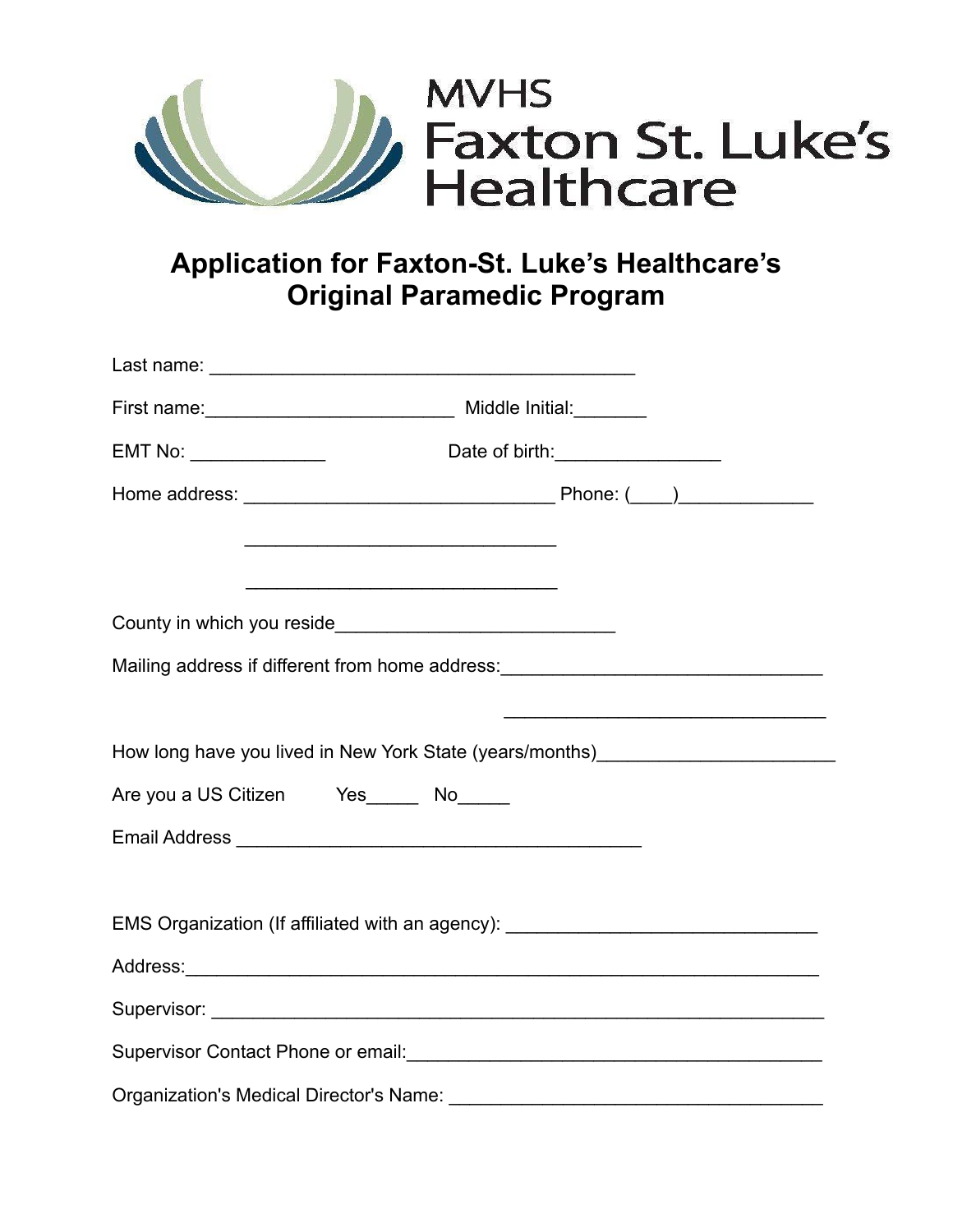

| 1. How long have you been an EMT or Advanced EMT |  |
|--------------------------------------------------|--|
|                                                  |  |
|                                                  |  |

2. When did you take your last EMT or Advanced EMT course?

| Date $\frac{1}{\sqrt{2\pi}}$                                                                  |                                                                                                                                                                                                                                      |                                                                                                                |
|-----------------------------------------------------------------------------------------------|--------------------------------------------------------------------------------------------------------------------------------------------------------------------------------------------------------------------------------------|----------------------------------------------------------------------------------------------------------------|
|                                                                                               |                                                                                                                                                                                                                                      |                                                                                                                |
|                                                                                               |                                                                                                                                                                                                                                      | 3. Is the organization for which you work (volunteer) Advanced Life Support?<br><b>YES</b><br><b>NO</b><br>N/A |
| 4. Do you have any additional certifications/licenses?<br><b>RN</b><br><b>PA</b><br><b>MD</b> | <b>RT</b>                                                                                                                                                                                                                            |                                                                                                                |
|                                                                                               |                                                                                                                                                                                                                                      | 5. Are you currently enrolled in a Core Recertification Program? YES NO                                        |
|                                                                                               | If Yes, Location <u>example and the set of the set of the set of the set of the set of the set of the set of the set of the set of the set of the set of the set of the set of the set of the set of the set of the set of the s</u> |                                                                                                                |
|                                                                                               |                                                                                                                                                                                                                                      |                                                                                                                |
| 6. Education:                                                                                 |                                                                                                                                                                                                                                      |                                                                                                                |
|                                                                                               |                                                                                                                                                                                                                                      | Name of High School you attended: Name of High School you attended:                                            |
|                                                                                               |                                                                                                                                                                                                                                      |                                                                                                                |
|                                                                                               |                                                                                                                                                                                                                                      | GED Completion (if applicable): ______________ Year Completed: ________________                                |
|                                                                                               |                                                                                                                                                                                                                                      |                                                                                                                |
| Years Completed: Degree: Degree:                                                              |                                                                                                                                                                                                                                      |                                                                                                                |
|                                                                                               |                                                                                                                                                                                                                                      | Post-graduate Education: _______________________ Degree: _______________________                               |
| Other:                                                                                        |                                                                                                                                                                                                                                      |                                                                                                                |